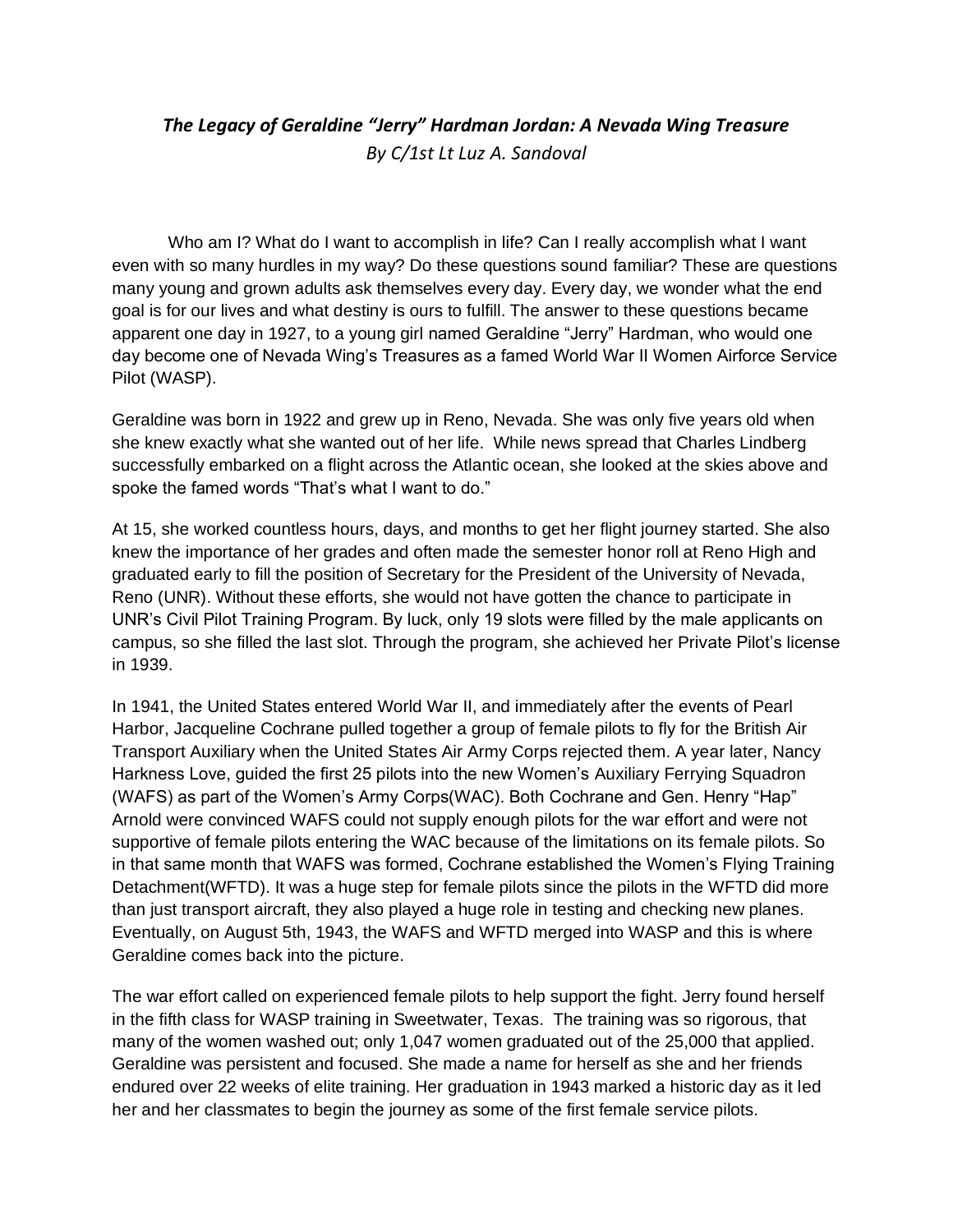The journey for WASP pilots was never easy and soon enough the arrangement with the US Army Air Foxes ended on December 20, 1944. By that time, Jerry had flown just about everything from Douglas C-47 transports to B-25 "Mitchell" bombers. She eventually resigned from WASP when she became pregnant with her first child but went on to become a member of the Civil Air Patrol's Reno Air Squadron (now Reno Composite Squadron) and supported the local Ninety-Nines chapter.

It was beyond anything for the female WASP pilots to experience going through rough training, enduring constant doubt, biased treatment, and even giving the ultimate sacrifice. When WASP disbanded, they did so with little recognition or fanfare. It was not until the early 1970's that the WASPs would be recognized as veterans and be awarded for their service. In 2010, the WASP pilots were awarded the Congressional Gold Medal to make things right. More than 200 WASPs attended the event, many of them wearing their World War II-era uniforms.

Through my research into her life, and understanding her struggles, I have gained knowledge beyond my years. What she was able to accomplish despite her male counterparts and the military telling her she could not simply because she was female is empowering as both a young female pilot and as a fellow Nevada Wing Member. She knew what her goal was at such a young age and never let anything stop her from reaching her dream. Along the way, she paved a path for future generations of all aviators, both male, and female, sending a message to let our passions be strong. I hope by sharing her story, we as members of the Civil Air Patrol can continue to represent and pay forward what pilots like Jerry gave to us today. She continues to inspire and motivate pilots as they push through their challenges so to live their dream.

If you have yet not answered the question of who you are or what your destiny is, just by simply giving your life every single ounce of effort you have, you can accomplish so many things no matter who thinks you can't. Jerry's legacy lives on through us and now it's time to create our own.

Sources[:](https://www.airspacemag.com/military-aviation/flying-bombers-in-world-war-ii-1348897/) [https://www.airspacemag.com/military-aviation/flying-bombers-in-world-war-ii-](https://www.airspacemag.com/military-aviation/flying-bombers-in-world-war-ii-1348897/)[1348897/](https://www.airspacemag.com/military-aviation/flying-bombers-in-world-war-ii-1348897/)

[https://nvwg.cap.gov/media/cms/1936\\_RHS\\_Honor\\_Roll\\_D63C2DE18BD4E.pdf](https://nvwg.cap.gov/media/cms/1936_RHS_Honor_Roll_D63C2DE18BD4E.pdf)

[https://nvwg.cap.gov/media/cms/1943\\_RGJ\\_Article\\_97063852EAE59.pdf](https://nvwg.cap.gov/media/cms/1943_RGJ_Article_97063852EAE59.pdf)

<https://www.army.mil/women/history/pilots.html>

[https://www.nationalmuseum.af.mil/Visit/Museum-Exhibits/Fact-](https://www.nationalmuseum.af.mil/Visit/Museum-Exhibits/Fact-Sheets/Display/Article/196729/womens-auxiliary-ferrying-squadron/)[Sheets/Display/Article/196729/womens-auxiliary-ferrying-squadron/](https://www.nationalmuseum.af.mil/Visit/Museum-Exhibits/Fact-Sheets/Display/Article/196729/womens-auxiliary-ferrying-squadron/)

[https://www.nationalmuseum.af.mil/Visit/Museum-Exhibits/Fact-](https://www.nationalmuseum.af.mil/Visit/Museum-Exhibits/Fact-Sheets/Display/Article/196728/womens-flying-training-detachment/)[Sheets/Display/Article/196728/womens-flying-training-detachment/](https://www.nationalmuseum.af.mil/Visit/Museum-Exhibits/Fact-Sheets/Display/Article/196728/womens-flying-training-detachment/)